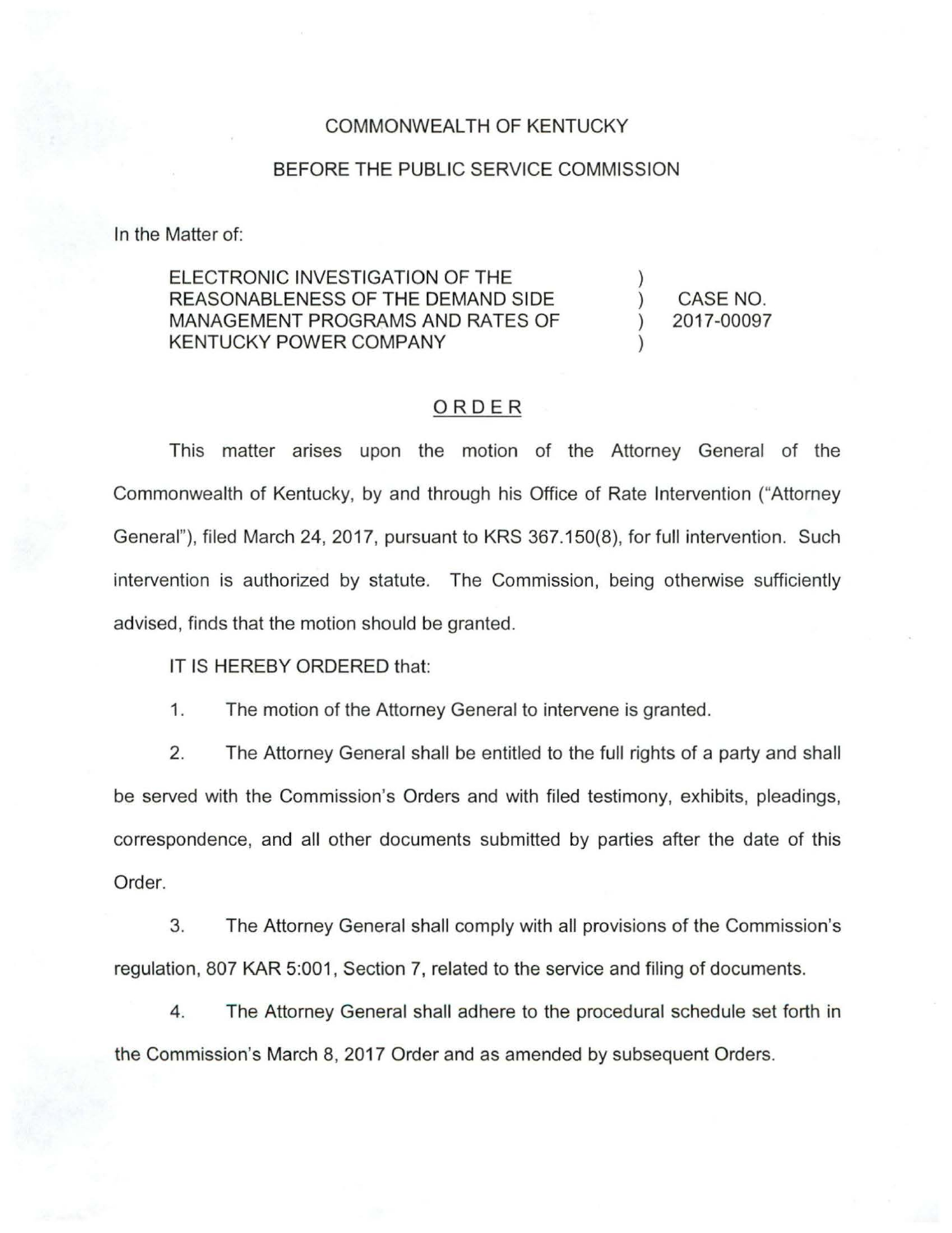5. Within seven days of entry of this Order, the Attorney General shall provide the electronic mail address to which all electronic documents issued by the Commission and other parties of record may be served upon the Attorney General in accordance with 807 KAR 5:001, Section 4(8)(b).

By the Commission



ATTEST:

**Executive Director** 

Case No. 2017-00097